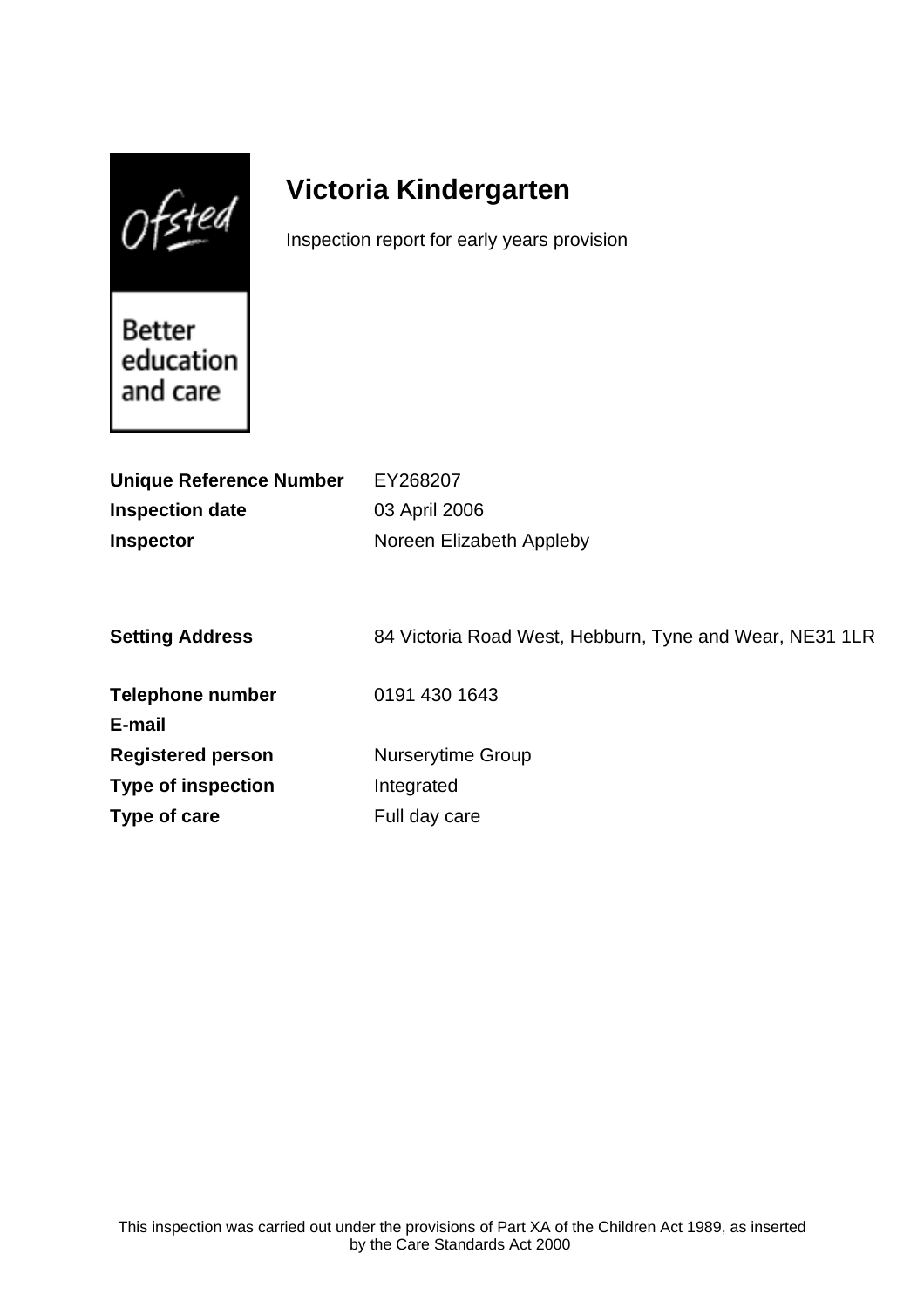# **ABOUT THIS INSPECTION**

The purpose of this inspection is to assure government, parents and the public of the quality of childcare and, if applicable, of nursery education. The inspection was carried out under Part XA Children Act 1989 as introduced by the Care Standards Act 2000 and, where nursery education is provided, under Schedule 26 of the School Standards and Framework Act 1998.

This report details the main strengths and any areas for improvement identified during the inspection. The judgements included in the report are made in relation to the outcomes for children set out in the Children Act 2004; the National Standards for under 8s day care and childminding; and, where nursery education is provided, the Curriculum guidance for the foundation stage.

The report includes information on any complaints about the childcare provision which Ofsted has received since the last inspection or registration or 1 April 2004 whichever is the later.

# **The key inspection judgements and what they mean**

Outstanding: this aspect of the provision is of exceptionally high quality Good: this aspect of the provision is strong Satisfactory: this aspect of the provision is sound Inadequate: this aspect of the provision is not good enough

For more information about early years inspections, please see the booklet Are you ready for your inspection? which is available from Ofsted's website: www.ofsted.gov.uk.

# **THE QUALITY AND STANDARDS OF THE CARE AND NURSERY EDUCATION**

On the basis of the evidence collected on this inspection:

The quality and standards of the care are satisfactory. The registered person meets the National Standards for under 8s day care and childminding.

The quality and standards of the nursery education are satisfactory.

# **WHAT SORT OF SETTING IS IT?**

Victoria Kindergarten is one of four privately-owned provisions, run by the Nursery Time group. It was registered with the current owners in 2003. It operates from self-contained premises, situated in a residential area of Hebburn, close to shops, parks and local amenities. A maximum of 47 children may attend the nursery at any one time. The setting is open each weekday from 07.30 to 18.00, all the year round, excluding bank holidays and the Christmas holiday period. All children share access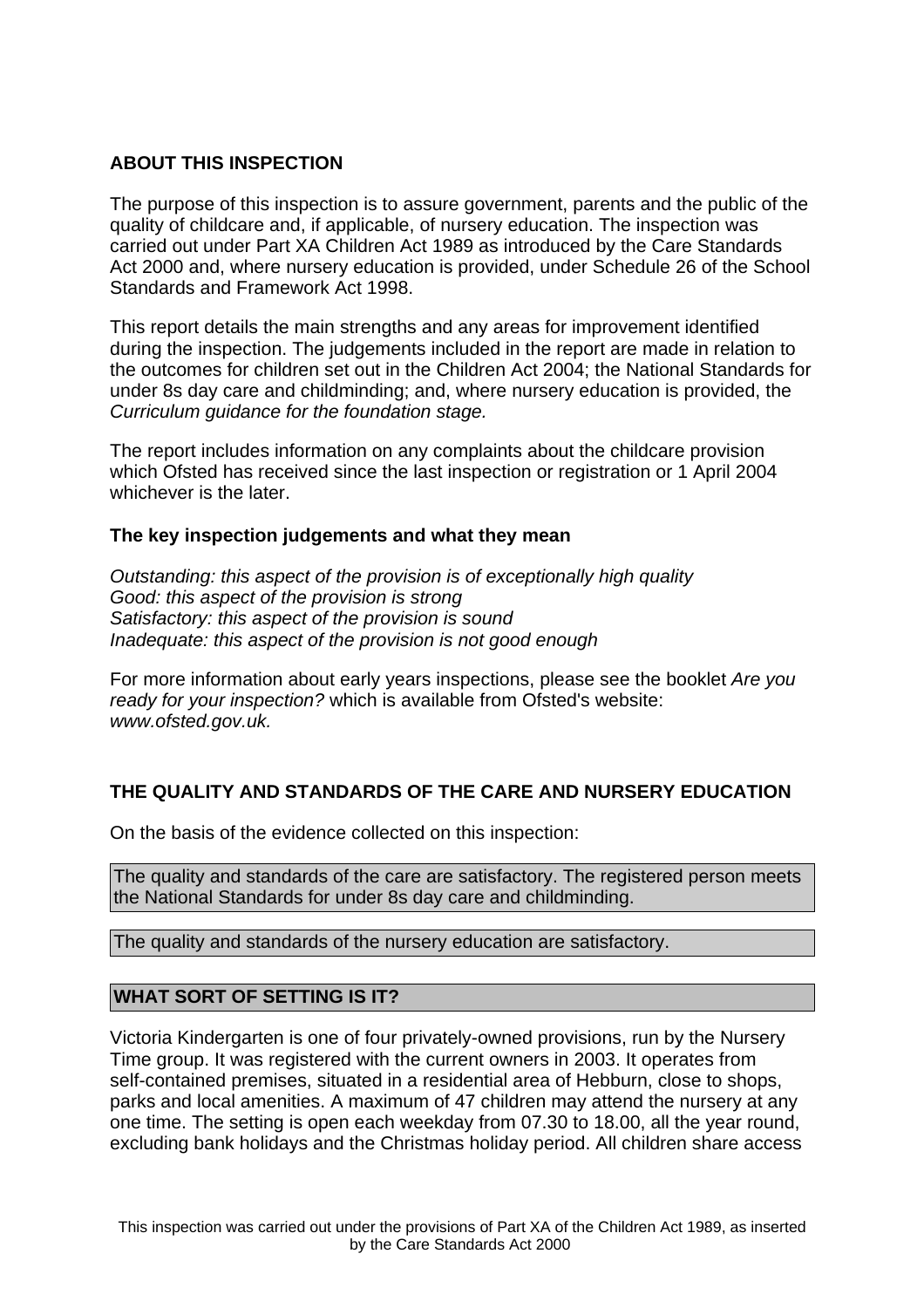to a secure, enclosed outdoor play area.

There are currently 17 children aged from six months to under five years on roll. Of these, six children receive funding for nursery education. Children generally attend for regular sessions. Most children live locally.

The nursery is managed by the one of the registered providers, who employs four regular staff to work with the children, as well as two ancillary staff. All childcare staff, including the manager, hold appropriate early years qualifications.

The setting receives support from Sure Start, including visits from a link teacher.

# **THE EFFECTIVENESS OF THE PROVISION**

#### **Helping children to be healthy**

The provision is satisfactory.

Children are learning the importance of appropriate personal hygiene, as they wash their hands after toileting or messy play activities and clean their teeth after meals. Tissues are not readily accessible to pre-school children, so they cannot attend to all of their personal needs independently. Children's health requirements are thoroughly discussed with parents. Staff have sound arrangements in place for protecting children's health. For example, a formal nappy changing policy, regular cleaning routines and clearly identified policies and procedures for sick children or children who have a contagious disease. Children's first aid arrangements are well met as a result of all staff having completed relevant first aid courses, thereby ensuring a suitably qualified first aider is on duty at all times. Children's accidents are suitably recorded and communicated with parents and carers.

Children's individual dietary needs are suitably discussed with parents and carefully observed by staff, many of whom hold a relevant food hygiene certificate. Children benefit from a suitably planned menu programme, that includes a range of healthy foodstuffs, including fresh meats, vegetables, fruit, cheese and fish. Staff are vigilant regarding children's diets. For example, they do not add salt when cooking and they monitor the quantity of rich food they provide, whilst encouraging children to try new tastes and textures. Babies' formula milk and foodstuffs are all suitably stored to ensure children's health. Young babies are appropriately held when they are bottle fed. Toddlers and older children enjoy meal times, as interesting social occasions, as they sit together and chat with staff and peers. Pre-school children have free access to water, in the Brown Bears room, although they are not sufficiently encouraged to help with mealtime routines or serve themselves, when it is safe to do so.

All children enjoy daily physical activities that help them to develop new skills, whilst encouraging them to keep healthy. For example, regular outdoor play and local walks provide a means of getting fresh air. Children are learning to move around freely and confidently, whilst developing fine and gross motor skills by using large equipment and hand held resources. They also have appropriate opportunities for quiet activities and rests, depending on their individual needs.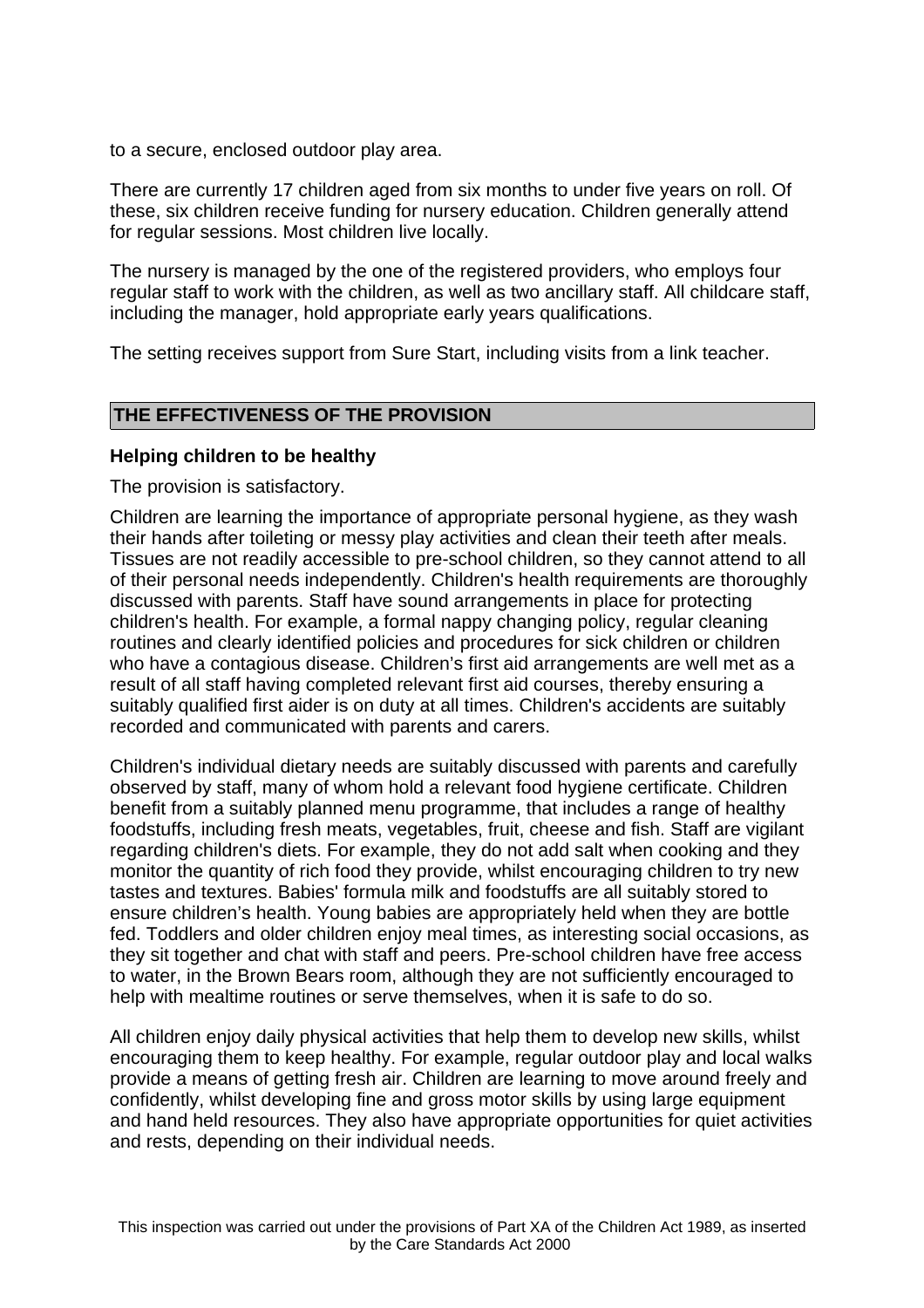# **Protecting children from harm or neglect and helping them stay safe**

The provision is satisfactory.

All children enjoy a bright, interesting environment, in which their safety is appropriately considered. The nursery is divided into age-related rooms, which are suitably organised so children can move around freely, whilst being appropriately supervised. Baby rooms have individual nappy changing units, whilst older children use the adjacent toilets and hand-washing facilities. However, toilet cubicles are not fitted with doors, so present arrangements do not always ensure children's dignity and privacy are respected.

Children are learning to keep themselves safe, as a result of sound working practices within the nursery and when children are taken on outings. For example, children are encouraged walk carefully on the stairs and to hold onto the handrail. They are also learning to use appropriate road safety practices, to keep themselves safe. Toddlers and pre-school children help with tidying up. They are learning to recognise potential safety hazards as they enjoy helping to sweep up sand or mop up water. Staff and management are vigilant about safety issues. They monitor arrangements regularly and ensure reported hazards are promptly addressed, thereby minimising potential risks to children.

Children's wellbeing is given careful consideration in matters of child protection. A comprehensive policy statement is in place and staff demonstrate a sound awareness of action they would take in the event of a concern being raised. Children's existing injuries are appropriately discussed with parents and recorded.

# **Helping children achieve well and enjoy what they do**

The provision is satisfactory.

Children's care arrangements are suitably met as a result of staff being aware of individual requirements and ensuring that children have sufficient support. All childcare rooms are well set out to provide an attractive and accessible play and learning environment. Children are gaining a sound sense of routine and learning what is expected of them. Pre-school children generally play purposefully and recognise the need to share, take turns and to have respect and consideration for each other. However, their room is currently being shared with younger children, who do not have similar concentration skills or level of understanding. As a result, activities are somewhat disrupted and children's individual needs or learning opportunities are hampered. However, staff manage the situation sensitively. They use positive support strategies and take time to interact positively with the children, whilst encouraging them to work co-operatively with each other.

Staff who work with babies and children under three years, ensure individual play areas are appropriately set out with interesting resources and activities that enable children to make progress across all areas of their development. Non-mobile babies are learning to communicate, by using vocal sounds and body language. They enjoy activity gyms, roll-along toys and bright tactile resources that stimulate their interest and enjoyment. Staff have recently introduced "treasure boxes" to encourage babies'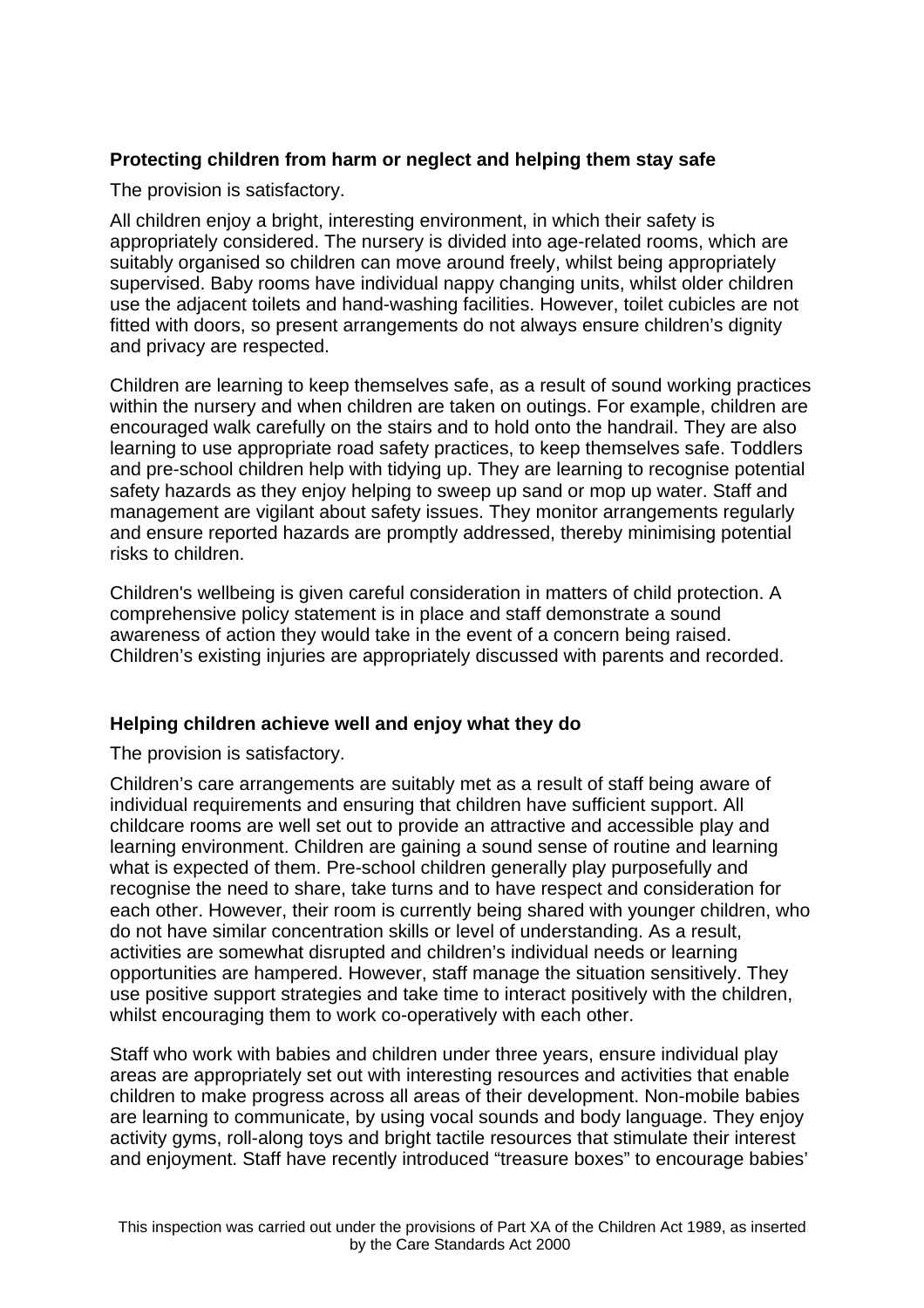exploration through heuristic play. Babies are learning to become more mobile. They move around, using all of their senses to explore a sound range of toys, equipment and natural materials that support all areas of their development. They are beginning to vocalise more and they respond well to adult interaction. Toddlers are also making progress, across all areas of their development. Their social skills are improving, as they begin to play co-operatively with each other or take part in large group activities, such as circle games, singing or listening to story. They move around more confidently and self-select activities that interest them. All babies and young children respond well to praise. They are learning to concentrate and to have pride in their achievements.

Staff have completed initial Birth to three matters training. Key staff in the baby room have introduced activity plans, that link with the aspects and individual components of the framework. Staff working in the toddler rooms, plan activities and resources in line with children's developmental stages. Children's progress is adequately monitored, using developmental records.

#### Nursery Education

The quality of teaching and learning is satisfactory. Key staff are suitably qualified and experienced. They demonstrate a basic knowledge and understanding of the early learning goals, and of how to help young children to learn effectively. Children enjoy a satisfactory range of interesting topics and themes that adequately link to the six areas of learning, although present plans do not ensure children's progression along the stepping stones, towards the early learning goals. Children have a suitable mix of adult-led and child-initiated activities to choose from and staff work supportively, encouraging children to be actively involved. Most children are adequately challenged, although some adult-led activities are not sufficiently focused to take account of children's prior learning, and present assessment systems do not consistently ensure all children are appropriately challenged and extended. Nevertheless, children are making satisfactory progress across all six areas of learning and more able children are progressing well, in some areas. All children are given sufficient time to complete their tasks.

Children are developing confidence and self esteem. Many show increasing levels of independence as they manage their personal needs competently. They are learning to concentrate and sit quietly, for example, during circle time or story. All are forming good relationships with staff and peers. Children are learning to communicate confidently. Some talk descriptively about personal experiences and things that interest them. They enjoy stories and most listen attentively. Some can recognise their names and are able to form a variety of recognisable letter shapes, although this is not always actively encouraged by staff. All children are developing an interest in numbers and counting. Some can successfully identify shapes such as circles, squares and triangles and use appropriate language relating to size.

All children explore their environment with interest. Some enjoy playing with water or sand. Others use interesting computer programmes to help them acquire basic skills in information and communication technology. They are beginning to develop an interest in the world in which they live. For example, they have recently planted seeds and are monitoring them daily to watch how they grow. Children are gaining a sound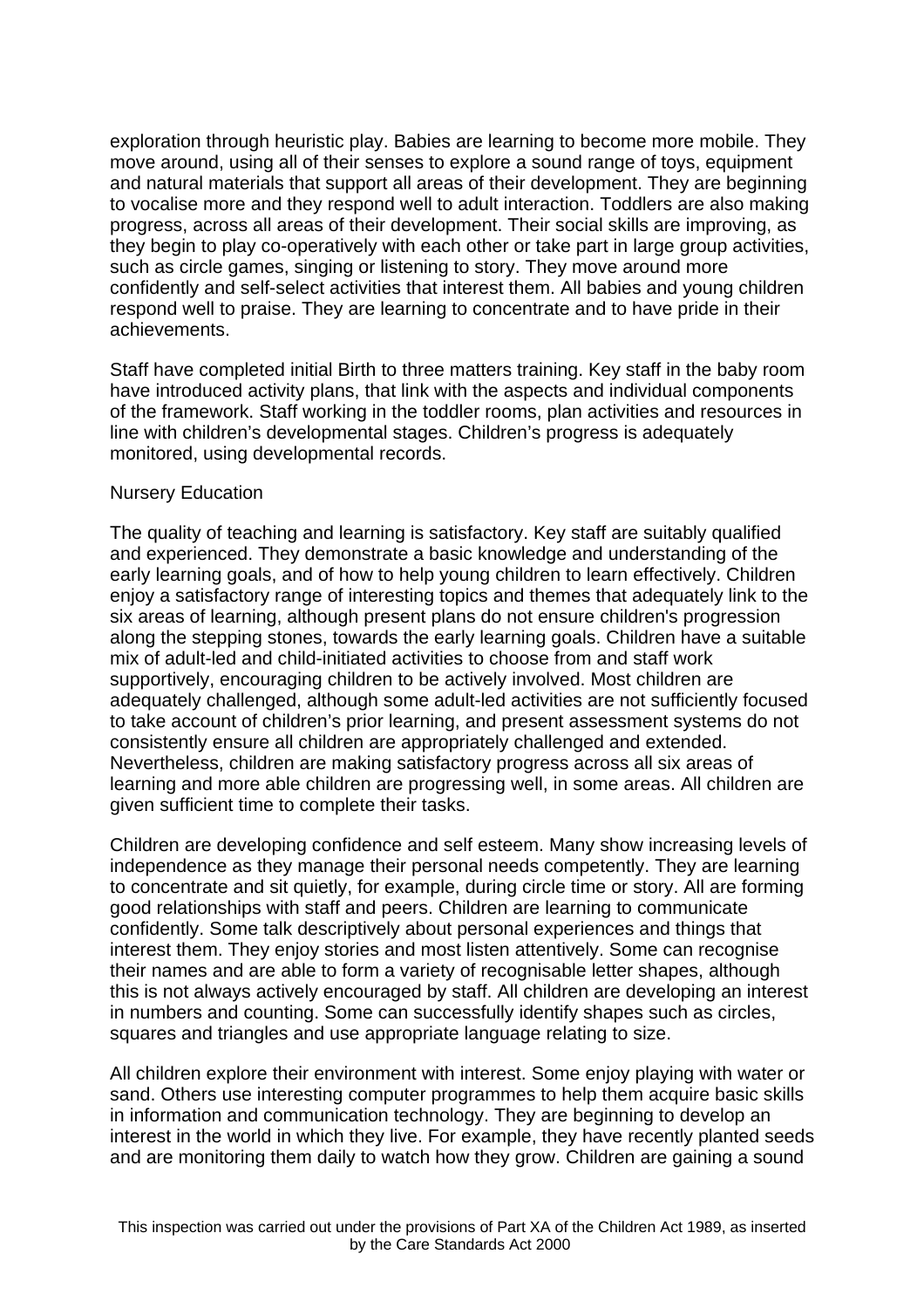awareness of different cultures and beliefs, through suitable learning opportunities linked to various festivals, celebrations and children's personal religious events. They are gaining physical skills and most manage their body movements well, when using large equipment and ride-on toys. They have regular opportunities to select and use tools and equipment, such as pencils, glue, collage materials and junk modelling, which they manage with increasing skill and control. Children are developing creativity through a satisfactory range of art activities, imaginative play and regular singing activities, that help them to gain an appreciation for music.

#### **Helping children make a positive contribution**

The provision is satisfactory.

Children are warmly welcomed into the nursery. There are suitable procedures in place to discuss, and agree with parents, children's individual or special needs; although present shared room arrangements do not always ensure they are sufficiently supported or extended. The nursery key worker system enables staff to know the children well. Children are secure and content because staff are always on hand to offer support and reassurance. They take time to listen to what children say and ask or respond to questions. Children are gaining an awareness of diversity as they access a satisfactory range of resources, such as books, posters, musical instruments and ethnic dolls. They also enjoy a suitable range of activities that link with celebrations such as Divali or Chinese new year. They show concern for living things. For example, they know they need to water the seedlings, so they will grow into flowers. Overall, children's spiritual, moral, social and cultural development is fostered.

Staff act as good role models for children and have sound expectations for their behaviour. Children benefit from clear routines. Appropriate boundaries are set and practices are sensitively reinforced, so children know what they are expected to do. For example, staff encourage the children to help with tidying up and to listen at story time, or join in with songs. Children are learning to be polite and well mannered. They receive appropriate encouragement and purposeful praise. As a result, they are developing confidence, self esteem and pride in their achievements.

Partnership with parents and carers is satisfactory. Information is initially shared, using a welcome pack that identifies nursery routines, policies and procedures and basic information about the Foundation Stage. Notice boards, curriculum displays, activity plans, menus and newsletters also serve to keep parents informed about their child's time at nursery. As a result, parents have adequate opportunities to be actively involved in their child's learning at home. Staff also have informal discussions with parents at the start and end of each day. They share written information with parents about babies' care; such as rests, nappy changing and food intakes. Open evenings are planned twice yearly, when staff update parents about their child's achievements and progress. Management also send out parents' questionnaires. Comments received from parents indicate that they are very happy with the quality of care the nursery provides and the progress their children are making.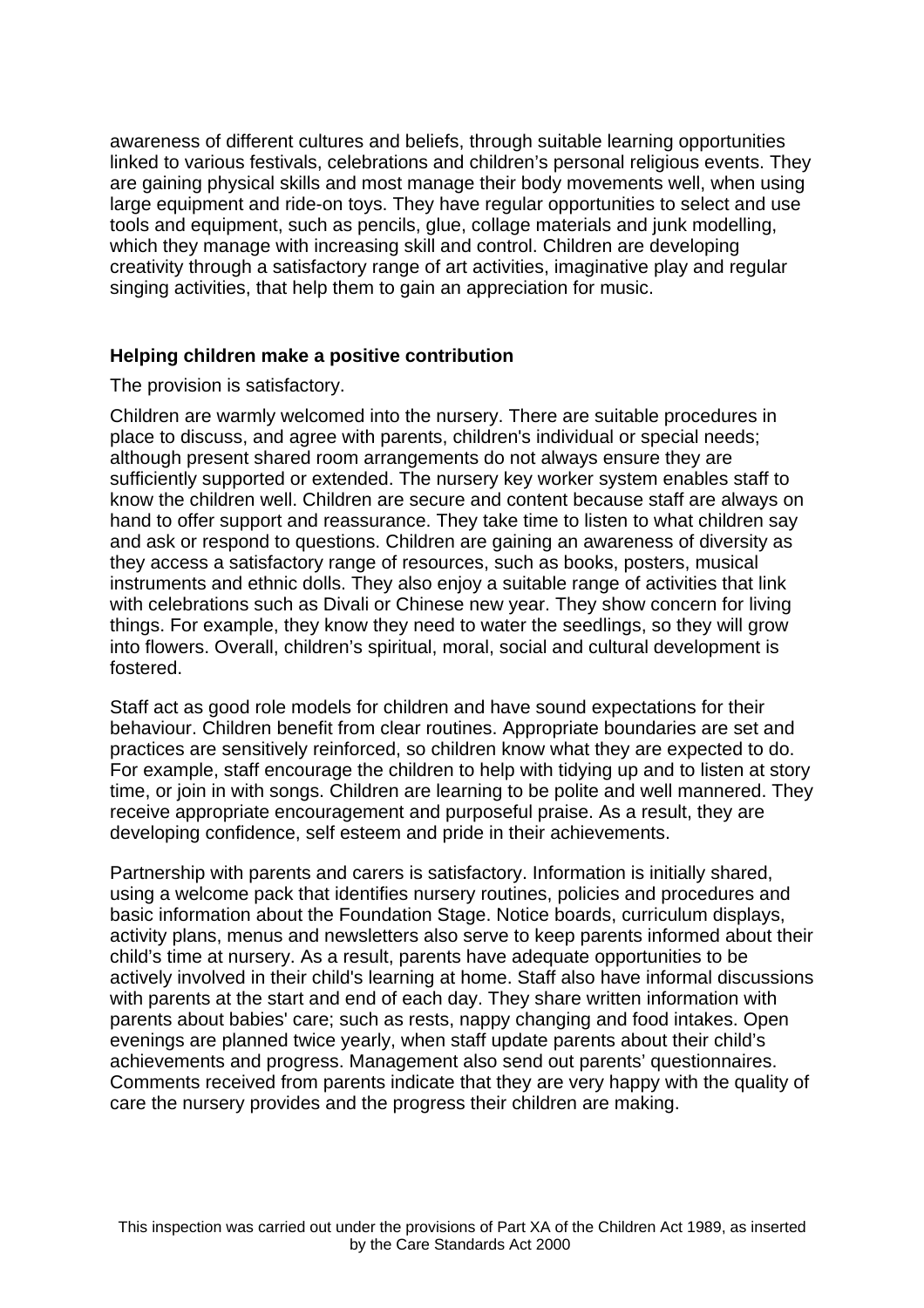# **Organisation**

The organisation is satisfactory.

Sound recruitment and vetting systems ensure children are appropriately cared for by suitable staff. The manager monitors day-to-day arrangements to ensure there are sufficient staff on duty and that they are suitably deployed; thereby contributing towards children's continuity of care. Children also benefit from a key worker system, as well as having opportunities to take part in large group activities, such as meal times. At present, toddlers and pre-school children are sharing the same room. As a result, arrangements do not always ensure children are effectively supported or challenged. Nevertheless, all children are happy and settled within the nursery.

A broad range of policy and procedure statements clearly identify the operational plan, which is appropriately implemented in the setting. Children state that they enjoy coming to nursery. They are gaining the confidence to initiate and extend their own play and learning. Children's personal records, and other associated documentation, are adequately maintained in line with the requirements of the National Standards.

The quality of leadership and management is satisfactory. Over the past year there has been a significant turnover of staff. One of the proprietors has recently taken over the management role and she is closely monitoring all issues arising from the last inspection, to ensure the nursery development plan is successfully completed. Staff benefit from a sound supervision and appraisal system that ensure they are adequately supported. Staff and management act as good role models. They demonstrate enthusiasm and commitment to their roles. They are able to identify the team's strengths and areas for development. They demonstrate a strong commitment to on-going training, to develop their knowledge and skills and to monitor and improve practices within the nursery.

Overall, the provision meets the needs of the range of the children for whom it provides.

# **Improvements since the last inspection**

Care

At the last inspection, the nursery were asked to improve procedures for checking staff suitability and submitting appropriate documentation to Ofsted; for ensuring unvetted persons are never left alone with children; and for ensuring that the registers of attendance are retained for a period of two years from the date of the last entry.

Management verify that there are comprehensive recruitment procedures in place to ensure all staff are suitably vetted and experienced for their roles. There are no students working in the nursery at the present time. The manager takes responsibility for notifying Ofsted of significant staff changes and for ensuring children are appropriately supervised. Registers of attendance are now retained for a minimum of two years from the last entry. The nursery has successfully completed actions raised,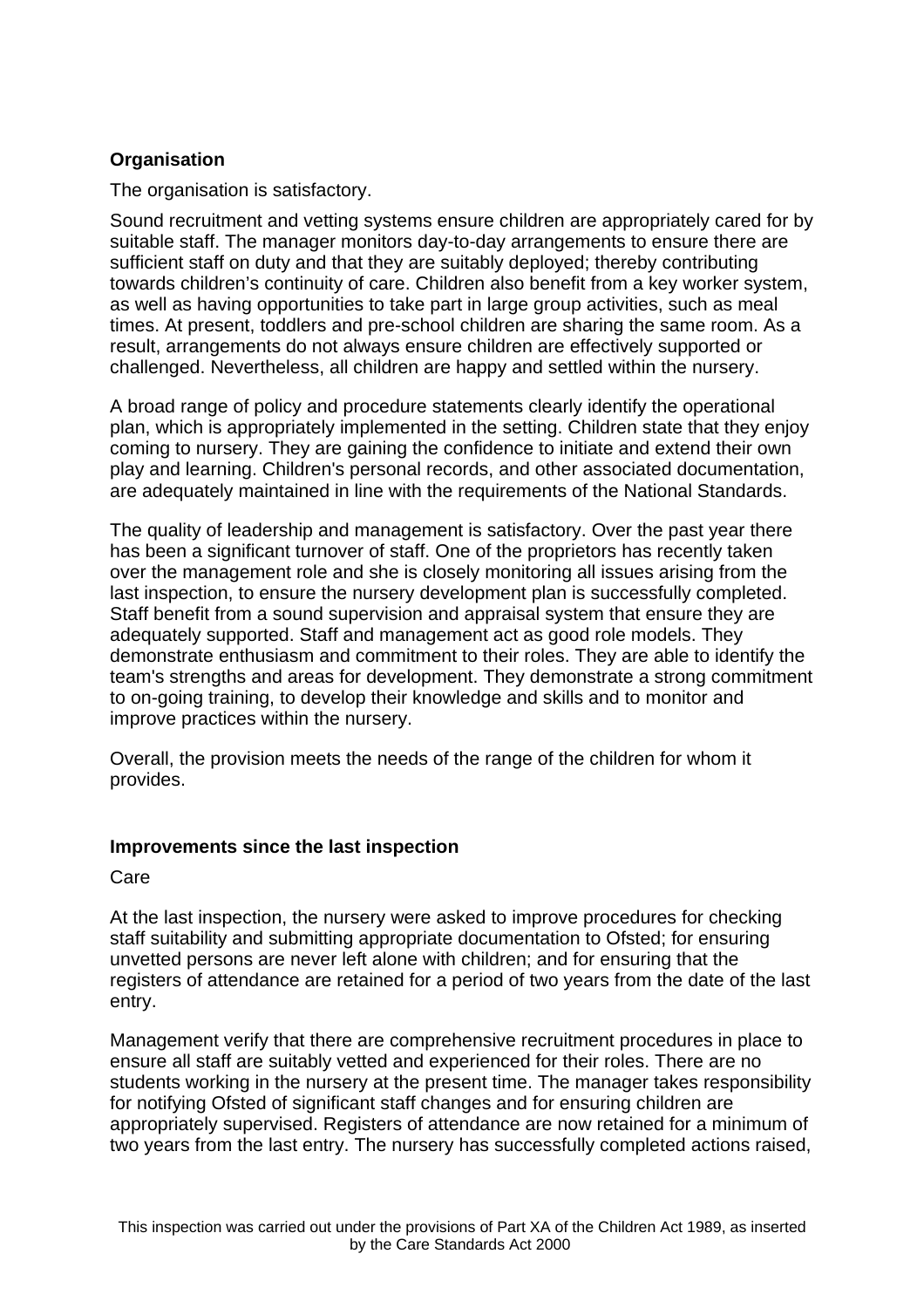thereby improving children's safety and wellbeing throughout the setting.

# Nursery Education

At the last inspection, the quality of nursery education was judged as inadequate. The setting was required to develop staff's understanding of the Foundation Stage and how children learn; to use daily opportunities for children to participate in activities where they are questioned and challenged; to develop effective assessment systems that clearly monitor children's progress and to use assessments to help move children to the next stage of learning.

Most staff, working with children who are entitled to nursery education, have attended training to develop their knowledge of the Foundation Stage curriculum. They also have the support of a link teacher, who has helped them with planning activities that closely link with the stepping stones and early learning goals. These measures are improving the quality of nursery education for children, although children are not always given opportunities to participate in daily routines such as meal times, when it is safe to do so. Children have comprehensive assessment files, but these are not regularly completed and some staff are not adequately familiar with assessment systems. As a result, children's progress is not effectively monitored and consequently, planned activities do not always ensure children are sufficiently challenged and extended.

# **Complaints since the last inspection**

There have been no complaints made to Ofsted since the last inspection.

The provider is required to keep a record of complaints made by parents, which they can see on request. The complaints record may contain complaints other than those made to Ofsted.

# **THE QUALITY AND STANDARDS OF THE CARE AND NURSERY EDUCATION**

On the basis of the evidence collected on this inspection:

The quality and standards of the care are satisfactory. The registered person meets the National Standards for under 8s day care and childminding.

The quality and standards of the nursery education are satisfactory.

# **WHAT MUST BE DONE TO SECURE FUTURE IMPROVEMENT?**

# **The quality and standards of the care**

To improve the quality and standards of care further the registered person should take account of the following recommendation(s):